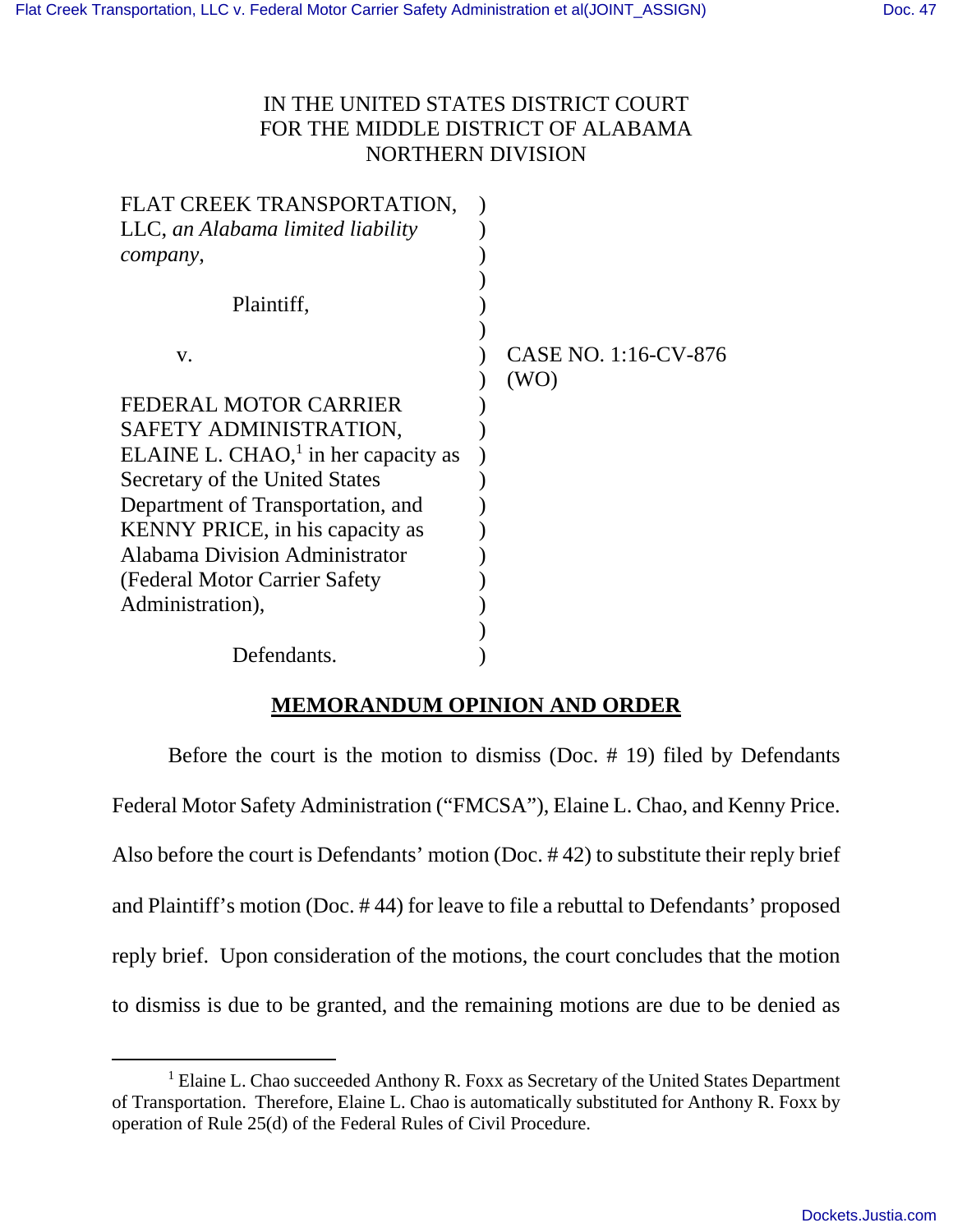moot.

#### **I. STANDARD OF REVIEW**

 Federal courts are courts of limited jurisdiction. *Kokkonen v. Guardian Life Ins. Co. of Am*., 511 U.S. 375, 377 (1994); *see also Burns v. Windsor Ins. Co*., 31 F.3d 1092, 1095 (11th Cir. 1994). This court is "'empowered to hear only those cases within the judicial power of the United States as defined by Article III of the Constitution,' and which have been entrusted to them by a jurisdictional grant authorized by Congress." *Univ. of S. Ala. v. Am. Tobacco Co*., 168 F.3d 405, 409 (11th Cir. 1999) (quoting *Taylor v. Appleton*, 30 F.3d 1365, 1367 (11th Cir. 1994)). Therefore, a federal court is obligated to inquire into subject matter jurisdiction sua sponte "at the earliest possible stage in the proceedings." *Id*. at 410. "It is to be presumed that a cause lies outside this limited jurisdiction, and the burden of establishing the contrary rests upon the party asserting jurisdiction." *Kokkonen*, 511 U.S. at 377.

 Plaintiff's Rule 12(b)(1) motion to dismiss for lack of jurisdiction presents a "facial attack" on the existence of subject matter jurisdiction. A "facial attack" on the complaint "require[s] the court merely to look and see if the plaintiff has sufficiently alleged a basis of subject matter jurisdiction, and the allegations in his complaint are taken as true for the purposes of the motion." *Lawrence v. Dunbar*, 919 F.2d 1525, 1529 (11th Cir. 1990). In contrast, "factual attacks" challenge "the existence of subject matter jurisdiction in fact, irrespective of the pleadings, and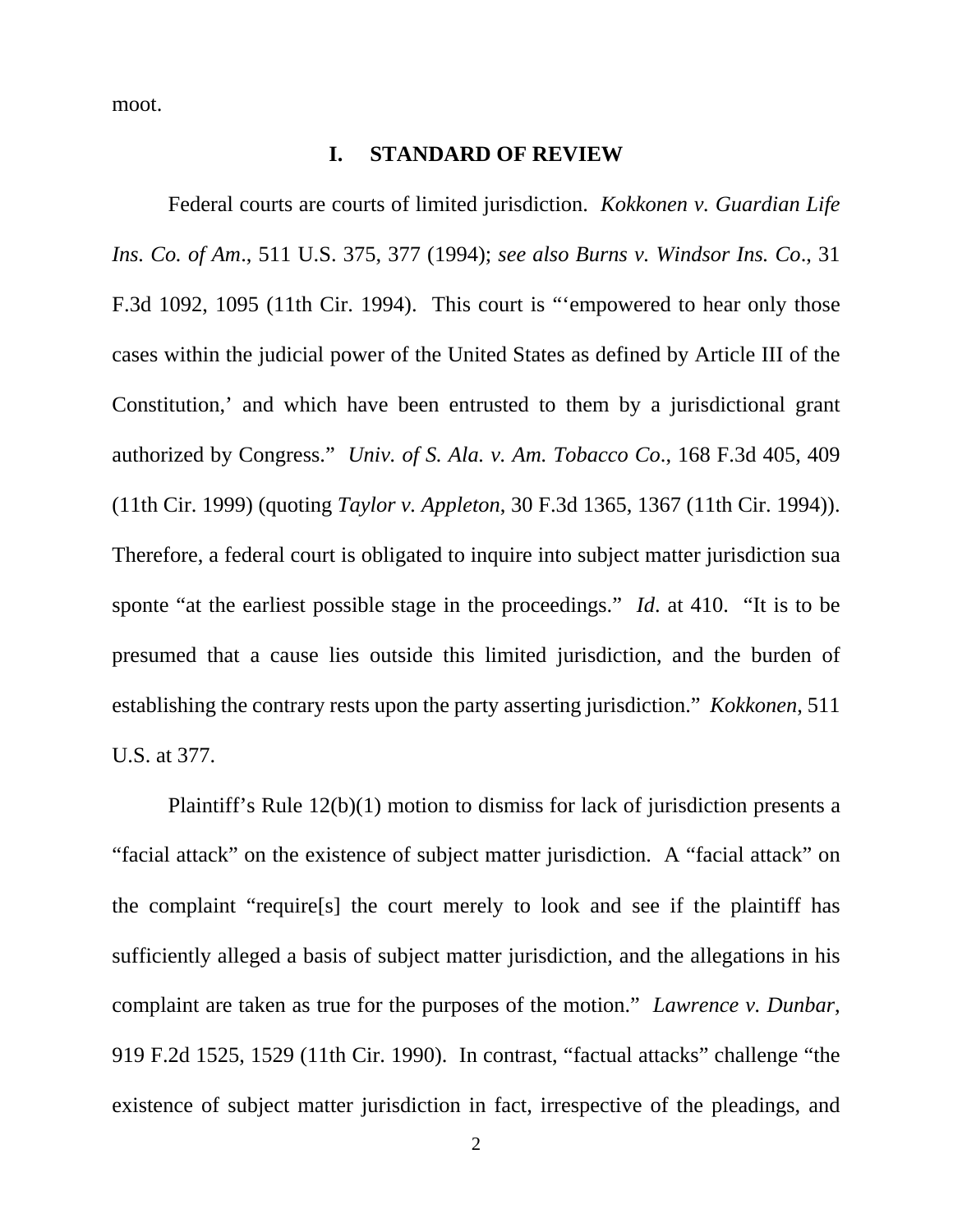matters outside the pleadings, such as testimony and affidavits, are considered." *Id*.

 28 U.S.C. § 1331 provides that "[t]he district courts shall have original jurisdiction of all civil actions arising under the Constitution, laws, or treaties of the United States." Generally, in accordance with § 1331, "[w]hen a plaintiff makes a plausible argument that a federal statute creates his right to relief, the district court has subject-matter jurisdiction over that complaint." *Lanfear v. Home Depot, Inc*., 536 F.3d 1217, 1221 (11th Cir. 2008). However, when a more specific statute vests original jurisdiction in a different court, the more specific statute will control. *See Ligon v. LaHood*, 614 F.3d 150, 154 (5th Cir. 2010) ("Specific grants of jurisdiction to the courts of appeals override general grants of jurisdiction to the district courts.").

#### **II. FACTS<sup>2</sup>**

### **A. Regulatory Context**

 $\overline{a}$ 

 By law, the Secretary of Transportation must "prescribe minimum safety standards for commercial motor vehicles" and determine whether individual owners and operators are "fit to operate safely commercial motor vehicles." 49 U.S.C. §§ 31136(a), 31144(a)(1). The Secretary's assessment of owner-operator safety is to take into consideration an owner or operator's accident record and the accident and

 $2^2$  For purposes of the motion to dismiss for lack of jurisdiction, the court assumes that the factual allegations of the complaint are true. *Lawrence*, 919 F.2d at 1529. Outside the allegations of the complaint, the only potentially determinative jurisdictional fact is that, as a result of the compliance review at issue in this case, Plaintiff ultimately received a "satisfactory" safety rating after the conclusion of the on-site review. That fact is undisputed, although the parties dispute the legal ramifications that favorable conclusion of the on-site compliance review may have on the existence of jurisdiction.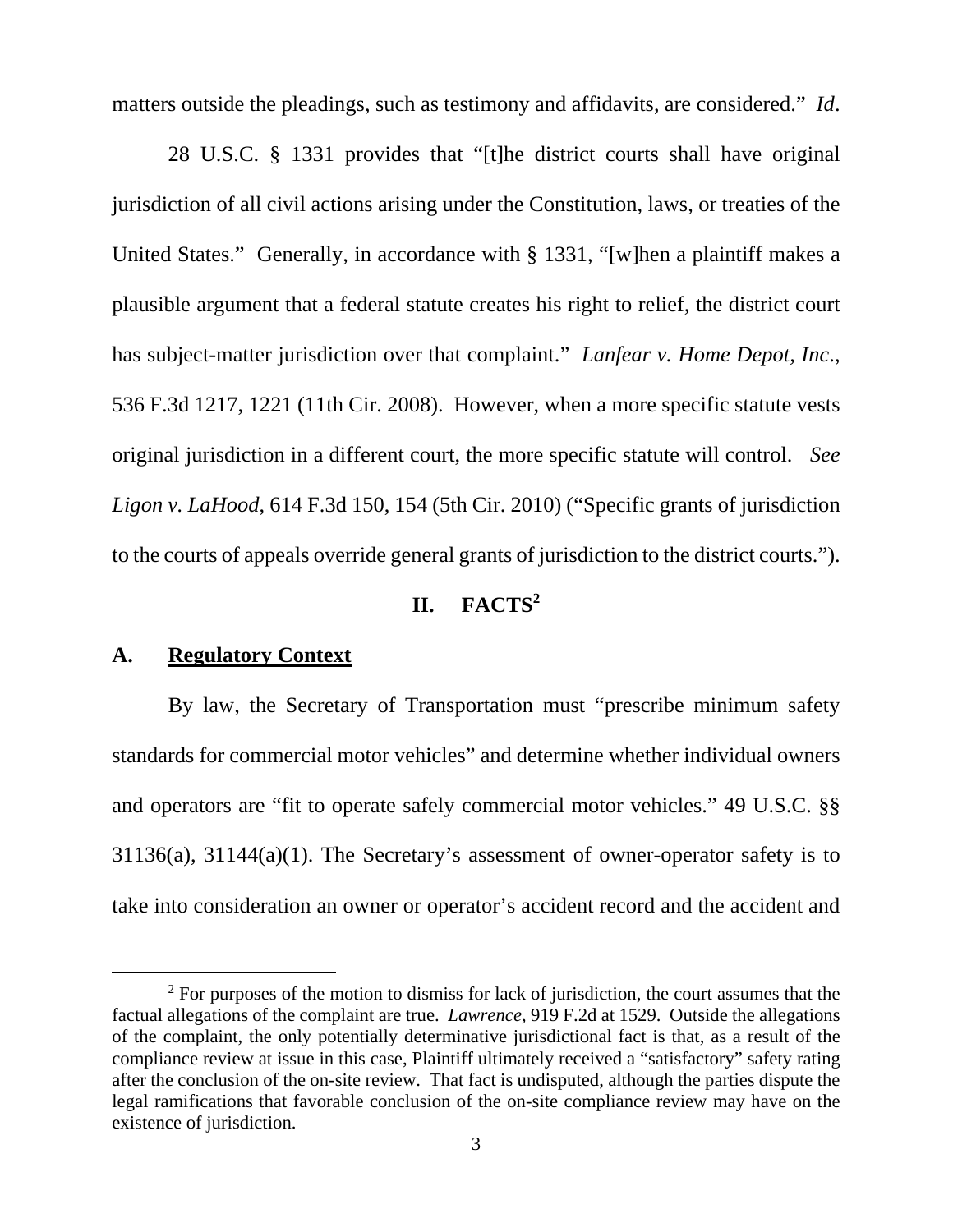safety inspection records of the owner or operator. *Id*. § 31144(a)(1). The Secretary is required to periodically update the safety fitness determinations. *Id*.

 The Secretary's authority to implement these safety standards is delegated to FMCSA, an agency within the Department of Transportation. 49 C.F.R. §§ 1.86(a), 1.87(f). FMCSA, in turn, has promulgated regulations governing its procedures for "determin[ing] the safety fitness of motor carriers [and] assign[ing] safety ratings." 49 C.F.R. § 385.1 (a). Pursuant to those regulations, FMCSA conducts on-site compliance reviews of motor carrier's operations and rates each carrier as "satisfactory," "conditional," or "unsatisfactory." *Id*. §§ 385.3, 385.9. Carriers with "unsatisfactory" ratings receive an order from FMCSA prohibiting them from operating. *Id.* § 385.13. That order is commonly called an operation out-of-service ("OOS") order. (Doc. # 1 at  $\P$ 26.)

 In 2010, FMCSA adopted the Carrier Safety Measurement System ("CSMS") by which FMCSA uses carrier performance data to score carriers' safety performance risk. *See Withdrawal of Proposed Improvements to the Motor Carrier Safety Status Measurement System (SafeStat) and Implementation of a New Carrier Safety Measurement System (CSMS)*, 75 Fed. Reg. 18,256-02 (Apr. 9, 2010). The data used in the CSMS system comes from "a variety of sources," including the Motor Carrier Management Information System ("MCMIS"). *Silverado Stages, Inc., v. FMCSA*, 809 F.3d 1268, 1271 (D.C. Cir. 2016). "To maintain the accuracy of the information displayed within the SMS, FMCSA has created DataQs, 'a web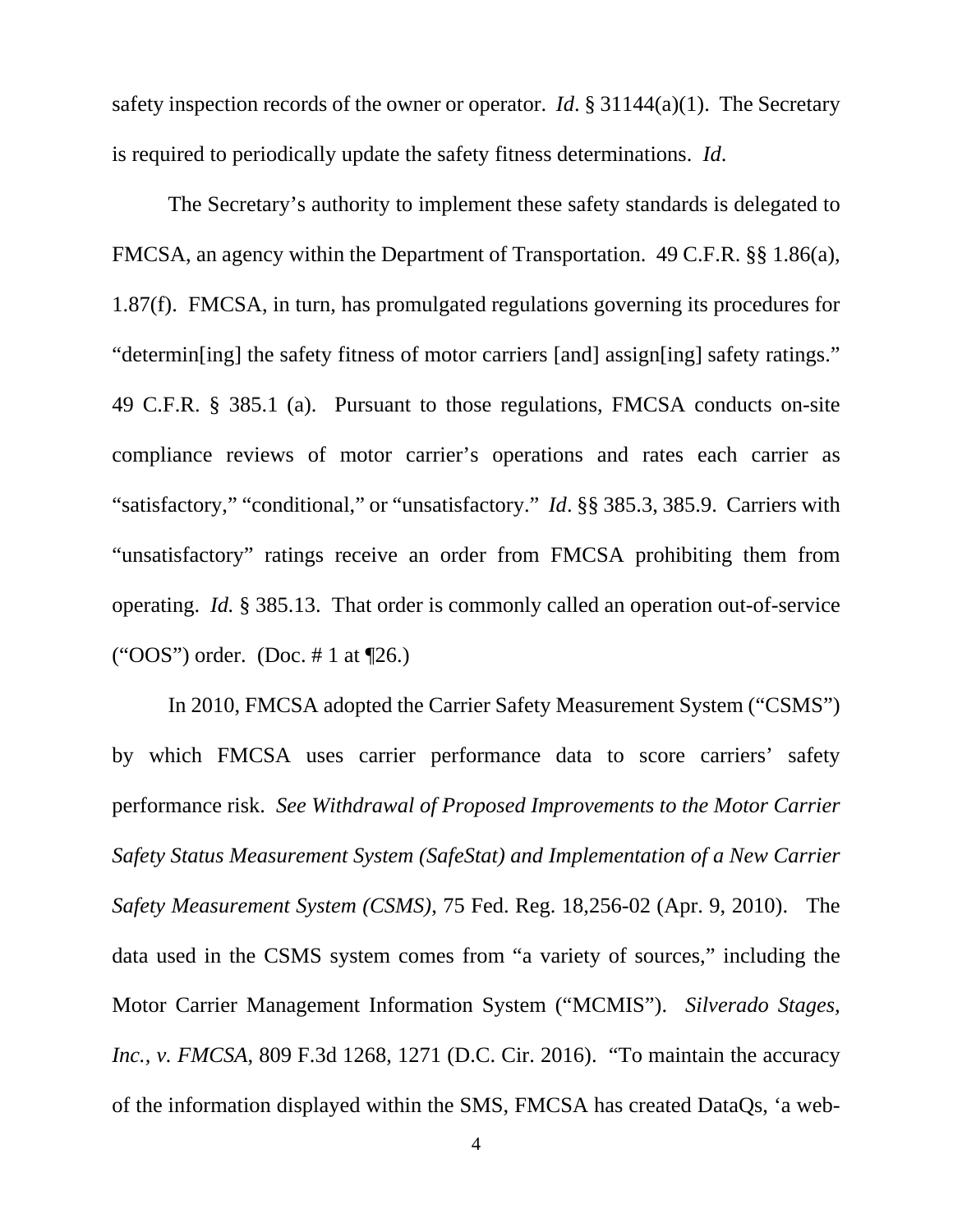based dispute resolution [system] that allows an individual to challenge data maintained by FMCSA.'" *Id*. (quoting *Weaver v. FMCSA*, 744 F.3d 142, 143 (D.C. Cir. 2014)).

 For each carrier, FMCSA uses CSMS to calculate a safety risk score derived in part from a percentile ranking (as measured against a safety-event group of comparable carriers<sup>3</sup>) in seven categories<sup>4</sup> called Behavior Analysis Safety Improvement Categories ("BASICs"). (Doc. # 1 at ¶ 38.) FMCSA "uses [the safety risk] scores generated by the [CSMS] to identify [and prioritize] high-risk carriers for on-site compliance reviews and other enforcement interventions, but these scores do not affect a carrier's safety-fitness ratings." *Owner-Operator Indep. Drivers Ass'n, Inc. v. U.S. DOT*, 831 F.3d 961, 964 (8th Cir. 2016).

### **B. Plaintiff's Claims**

 $\overline{a}$ 

 Plaintiff is a commercial motor carrier that primarily transports refrigerated foods and does not transport hazardous materials. (Doc.  $\#$  1 at  $\P$  16.) Plaintiff operates in interstate commerce and is subject to FMCSA's regulations and

 $3$  Carriers are placed into safety-event groups based on two factors: (1) "whether the carrier is in the straight-truck or combination-truck segment" and (2) "how many accidents the carrier has sustained over the previous twenty-four months." *Owner-Operator Indep. Drivers Ass'n, Inc. v. United States Dep't of Transportation*, 831 F.3d 961, 964 (8th Cir. 2016). "A straight truck has all of its axles attached to a single frame, while a combination . . . truck consists of two or more frames joined by couplings. A carrier is placed in the combination-truck segment if combination trucks constitute at least 70% of its fleet and in the straight-truck segment if more than 30% of its trucks are straight trucks." *Id*. at 964–65.

<sup>&</sup>lt;sup>4</sup> The seven categories are unsafe driving, hours of service compliance, driver fitness, drug or alcohol violations, vehicle maintenance, hazardous-materials handling (if applicable), and crash history. (Doc.  $\# 1$  at  $\P$  38.)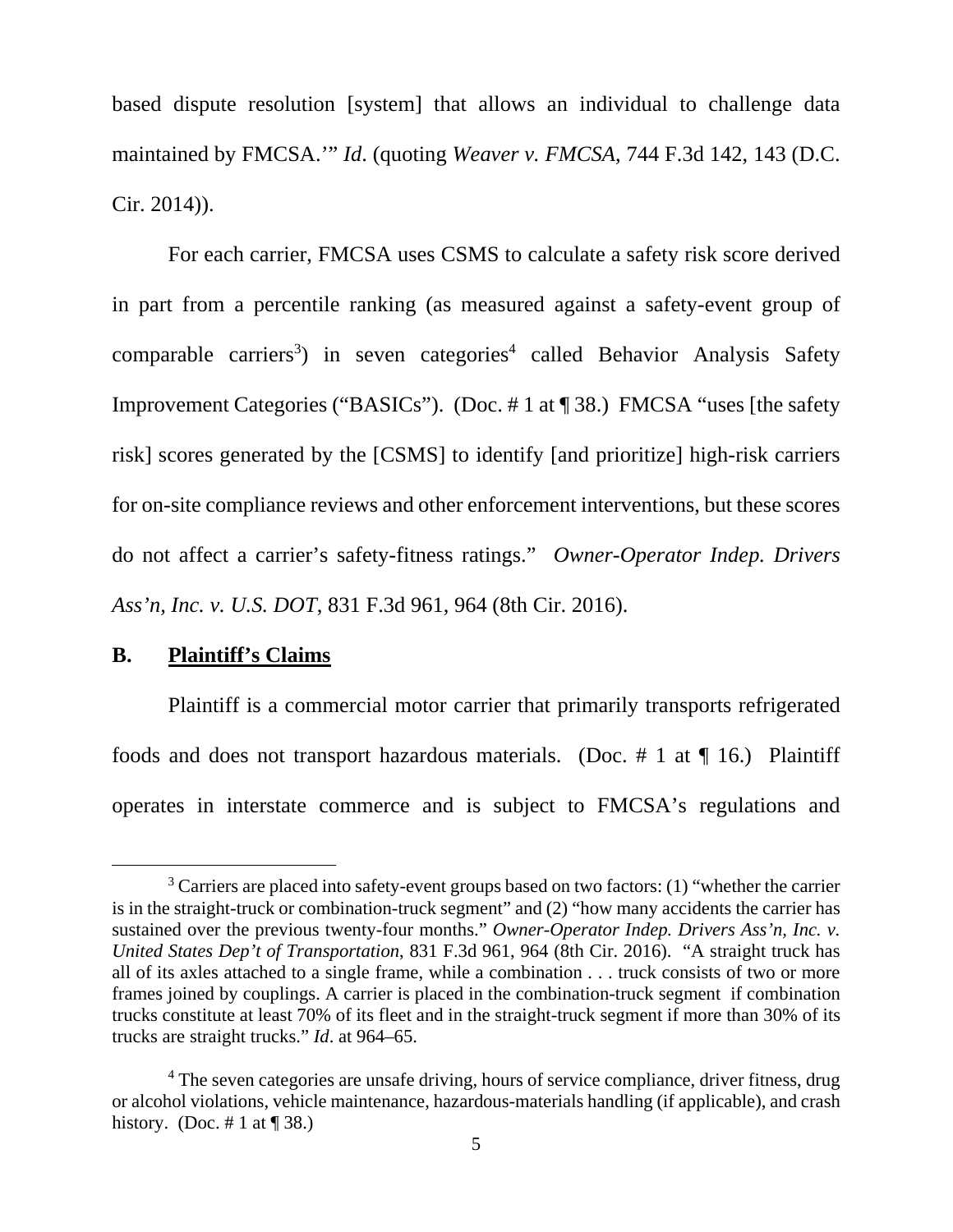procedures for assigning safety ratings to motor carriers and, potentially, for prohibiting carriers that are deemed unsafe from operating on the nation's highways. Plaintiff seeks declaratory and injunctive relief from Defendants' alleged pattern of unlawfully targeting it for an unusually high number of compliance reviews with the intent of issuing an unwarranted OOS order that will place Plaintiff out of business. Specifically, Plaintiff alleges that Defendants inappropriately select it for compliance reviews based on (1) personal bias of certain FMCSA personnel against Plaintiff's owner and/or (2) flaws in the CSMS methodology that result in classifying Plaintiff as a "high-risk" carrier. (Doc. # 1 at  $\P$  47.) According to Plaintiff, on-site compliance reviews and other investigations are burdensome and interfere with business operations.

#### **III. DISCUSSION**

#### **A. Motions for Leave to File Additional Briefs**

 At the time Plaintiff filed its complaint, it anticipated that it would soon be unfairly targeted for an on-site compliance review and that FMCSA intended to use the compliance review to unfairly rate Plaintiff as "conditional" or "unsatisfactory." Plaintiff sought injunctive and declaratory relief from the anticipated compliance review, potential unfair safety rating, and possible OOS order.

 After Plaintiff filed the complaint, FCMSA notified Plaintiff that it had been selected for a compliance review. Plaintiff moved for emergency and preliminary injunctive relief, including a request to stay the on-site compliance review pending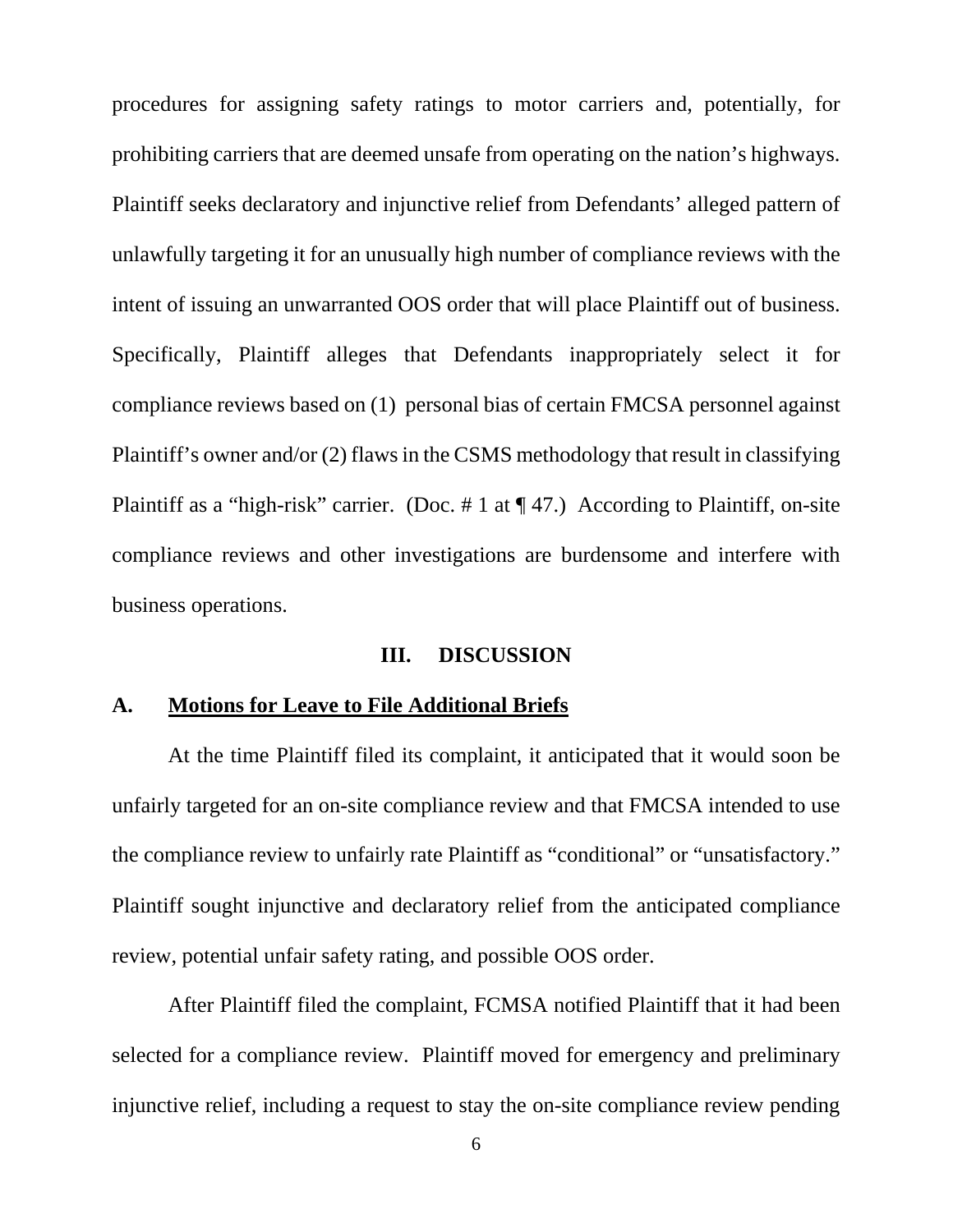the outcome of this litigation. (Doc. # 25.) The court denied Plaintiff's requests for emergency injunctive relief on grounds that Plaintiff had not adequately demonstrated the existence of subject matter jurisdiction. (Doc. # 29.) After a hearing on the motion for preliminary injunction, the court denied the motion on grounds that the Hobbs Act,<sup>5</sup> 28 U.S.C.  $\S$ § 2341–2351, vests original jurisdiction in the courts of appeals to "enjoin, set aside, suspend . . . , or to determine the validity of" certain rules, regulations, and final orders of FMCSA. 28 U.S.C. § 2342. The requested relief required review "of validity of Defendant FMCA's internal rules for identifying 'high risk' motor carriers which led to the selection of Plaintiff for a compliance review, or enjoining Defendant FMCA from issuing final enforcement orders against Plaintiff," which constituted rules or final orders subject to the Hobbs Act. (Doc. # 30 at 1-2.)

 As the parties were engaged in briefing on the motion to dismiss, the compliance review proceeded. On April 21, 2017, Defendants submitted a reply brief in support of their motion to dismiss. (Doc. # 41.) On May 8, 2017, Defendants moved to substitute a different brief as their reply brief on grounds that, unbeknownst to Defense counsel, during the briefing period, the on-site compliance review had concluded with a "satisfactory" safety rating for Plaintiff. (Doc. # 42.)

<sup>5</sup> The Hobbs Act, 28 U.S.C. §§ 2341–2351, also known as the Administrative Orders Review Act or the Judicial Review Act, "governs the review of various administrative rules, regulations, and orders, and should not be confused with the [Hobbs] Act of the same name that criminalizes interstate robbery and extortion, 18 U.S.C. § 1951." *Chhetri v. United States*, 823 F.3d 577, 582 n.3 (11th Cir. 2016).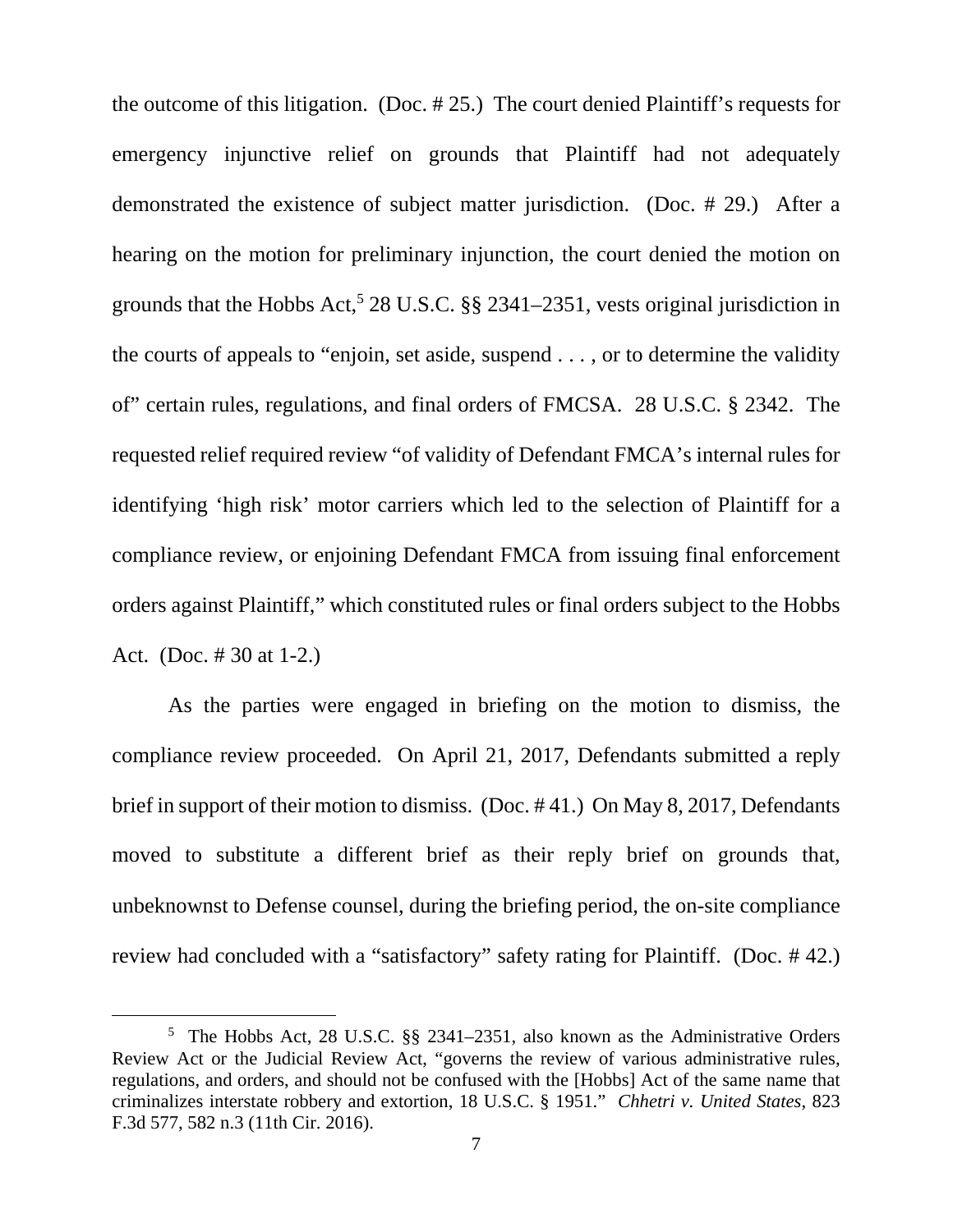Defendants attached their proposed substitute reply brief to their motion to dismiss, which contained a new argument that the "satisfactory" rating rendered Plaintiff's complaint moot.

 Plaintiff does not dispute that the on-site compliance review resulted in a "satisfactory" rating, but filed a motion seeking leave to file a surreply to address the new mootness argument. (Doc. # 44.) Plaintiff also submitted a brief that addressed the merits of Defendants' proposed substitute reply brief. (Doc. # 43.) Plaintiff contended that the "satisfactory" rating in the recent compliance review did not ameliorate the basis of Plaintiff's complaint to the extent that Plaintiff allegedly remains "improperly and arbitrarily classified as 'high risk'" and thus subject to an increased likelihood of compliance reviews.<sup>6</sup>

 The court has considered Defendant's proposed substitute reply brief and Plaintiff's brief in response. Accordingly, Defendants' motion (Doc. # 42) to substitute their reply brief and Plaintiff's motion (Doc. # 44) for leave to file a rebuttal are due to be denied as moot.

#### **B. Mootness**

 $\overline{a}$ 

 "A case becomes moot 'when the issues presented are no longer 'live' or the parties lack a legally cognizable interest in the outcome.'" *Reich v. Occupational* 

<sup>&</sup>lt;sup>6</sup> Plaintiff also took issue with the manner in which FMCSA carried out the investigation, despite the ultimate assignment of a "satisfactory" safety rating, but did not identify a concrete, particularized injury caused by the manner in which FMCSA carried out the investigation for which this court would have jurisdiction to grant relief.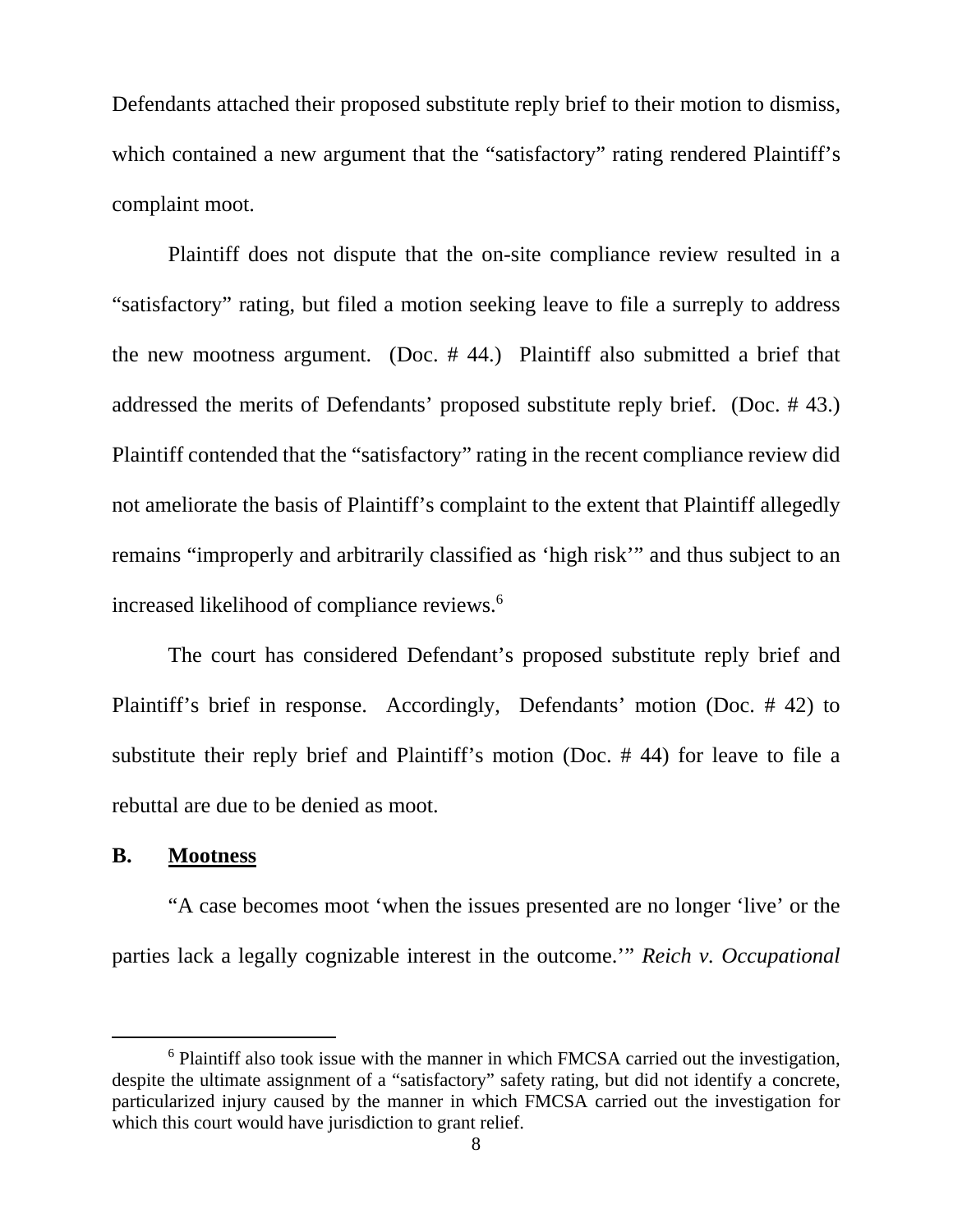*Safety & Health Review Comm*., 102 F.3d 1200, 1201 (11th Cir. 1997) (quoting *Powell v. McCormack*, 395 U.S. 486, 496 (1969)). In considering whether a case is moot, the court must "look at the events at the present time, not at the time the complaint was filed." *Dow Jones & Co. v. Kaye*, 256 F.3d 1251, 1254 (11th Cir. 2001).

 For the reasons stated in the March 13, 2017 Order denying the motion for preliminary injunction (Doc. # 30), under the Hobbs Act, 28 U.S.C. § 2342, the court lacked jurisdiction to grant relief from the on-site compliance review or the resultant safety rating. The conclusion of the on-site compliance review with a "satisfactory" rating does not negate the applicability of the Hobbs Act. Therefore, as to any requested relief from that particular on-site compliance review or resultant safety rating, it is unnecessary to address Defendants' mootness argument.

 In its complaint, Plaintiff seeks relief from alleged continuous imminent danger of unfair targeting for on-site compliance reviews and other enforcement action based on an unwarranted "high risk" safety rating and the subjective desire of FMCSA personnel to place Plaintiff out of business.<sup>7</sup> The satisfactory conclusion of the on-site compliance review did not eliminate Plaintiff's "high risk" safety rating or the alleged nefarious intentions of FMCSA personnel. Accordingly, *if*,

 $<sup>7</sup>$  Defendants did not direct their mootness arguments at Plaintiff's allegation that it remains</sup> in continuous danger of targeting for on-site compliance reviews due to a high-risk safety rating and FMCSA personnel bias.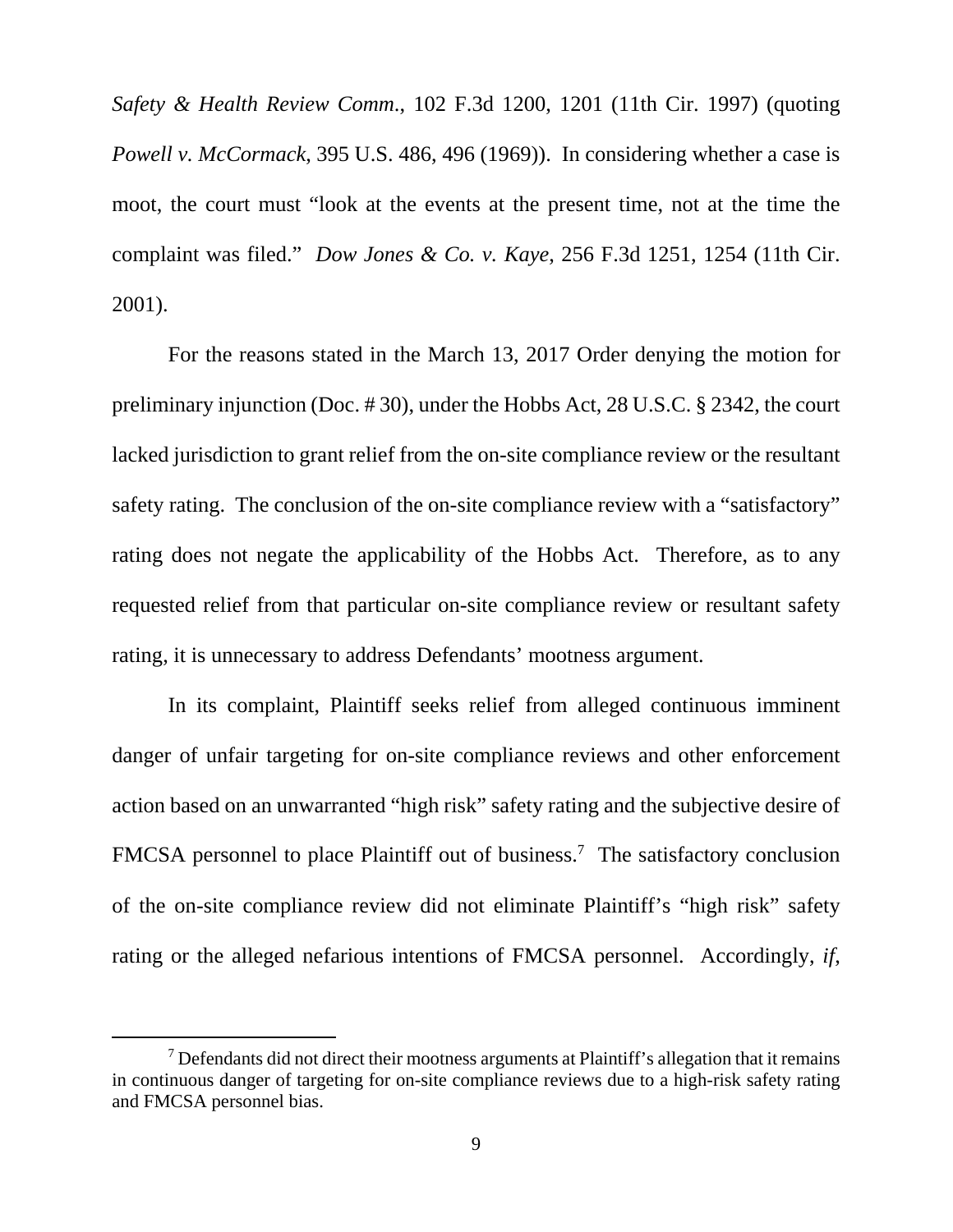outside the context of an imminent threat of a specific on-site compliance review, the court has jurisdiction to grant Plaintiff prospective relief from continuous danger of unfair investigatory targeting by FMCSA, the favorable conclusion of the on-site compliance review does not necessarily moot the availability of that relief.<sup>8</sup> Cf. *Reich*, 102 F.3d at 1201 ("A claim for injunctive relief may become moot if: '(1) it can be said with assurance that there is no reasonable expectation that the alleged violation will recur and (2) interim relief or events have completely and irrevocably eradicated the effects of the alleged violation.'" (quoting *Los Angeles Cty. v. Davis*, 440 U.S. 625, 631 (1979))); *cf. also Aulenback, Inc. v. Fed. Highway Admin*., 103 F.3d 156, 164-65 (D.C. Cir. 1997) (holding that, although carriers' challenges to particular OOS orders was mooted by the withdrawal of those orders, the controversy was not moot as to the carriers' challenge to the agency policy underlying the issuance of the OOS orders).

### **C. Claims Arising Solely Out of FMCSA Officer Bias**

 $\overline{a}$ 

 Plaintiff does not allege that, in the absence of a "high risk" CSMS safety score, FMCSA personnel bias against Plaintiff, standing alone, would lead to unfair targeting for investigations and safety reviews. Plaintiff has not identified any particular imminent threat of FMCSA action based solely on FMCSA personnel bias

<sup>&</sup>lt;sup>8</sup> However, for the reasons stated in Part III.C. and D. of this Memorandum Opinion, this court lacks jurisdiction to grant Plaintiff prospective relief from the danger of future unwarranted targeting for on-site compliance reviews.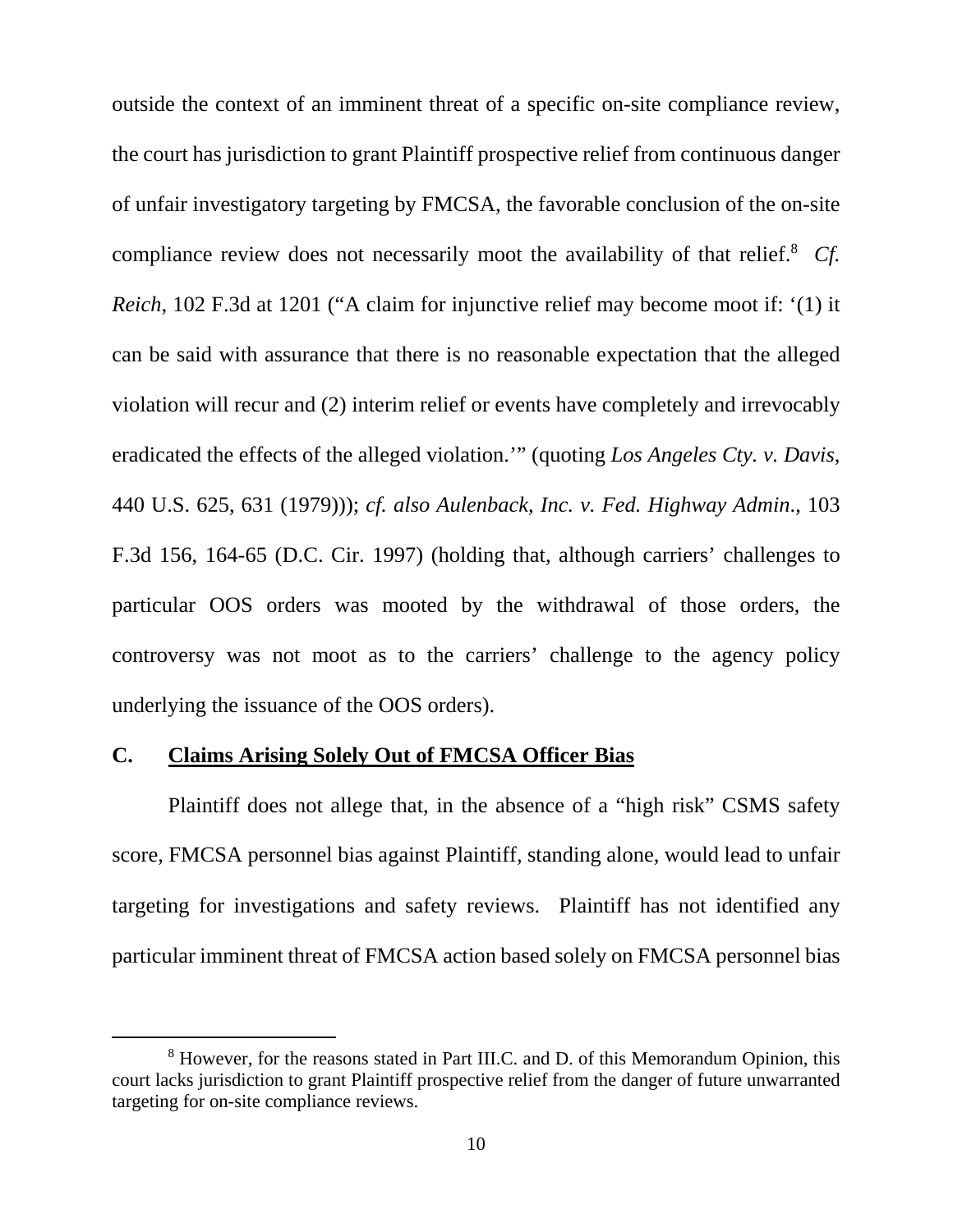in the absence of Plaintiff's "high risk" safety score.  $9$  Accordingly, any request for prospective relief arising from unidentified potential FMCSA action solely motivated by bias is not ripe for consideration. *Texas v. United States*, 523 U.S. 296, 300 (1998) ("A claim is not ripe for adjudication if it rests upon contingent future events that may not occur as anticipated, or indeed may not occur at all." (citations and internal quotation marks omitted)).

 Further, in the absence of any identifiable imminent action on the part of FMSCA resulting solely from personnel bias, it is impossible to say whether this court would have jurisdiction to review or enjoin the action under the Hobbs Act, 28 U.S.C. § 2342, or the Administrative Procedures Act ("APA"), 5 U.S.C. 500, *et seq*. *See* 28 U.S.C. § 2342 (providing that the courts of appeals have original jurisdiction to "enjoin, set aside, suspend . . . , or to determine the validity of" certain rules, regulations, and final orders issued by the Secretary of Transportation); *Atlanta Gas Light Co. v. F.E.R.C*., 140 F.3d 1392, 1404 (11th Cir. 1998) (holding that, to determine whether an APA claim is ripe for review, a court must "evaluate the fitness of the issues for judicial decision and the hardship to the parties of withholding court consideration" by considering "four factors: (1) whether the issues presented are 'purely legal'; (2) whether the challenged agency action constitutes 'final agency

<sup>&</sup>lt;sup>9</sup> Although not a basis for this Memorandum Opinion, the court notes that, at the preliminary injunction hearing, Plaintiff's expert testified that FMCSA personnel were biased against Plaintiff *because*, despite Plaintiff's high-risk CSMS safety score, Plaintiff continuously earned "satisfactory" safety ratings. (Doc. # 34 at 59-60.)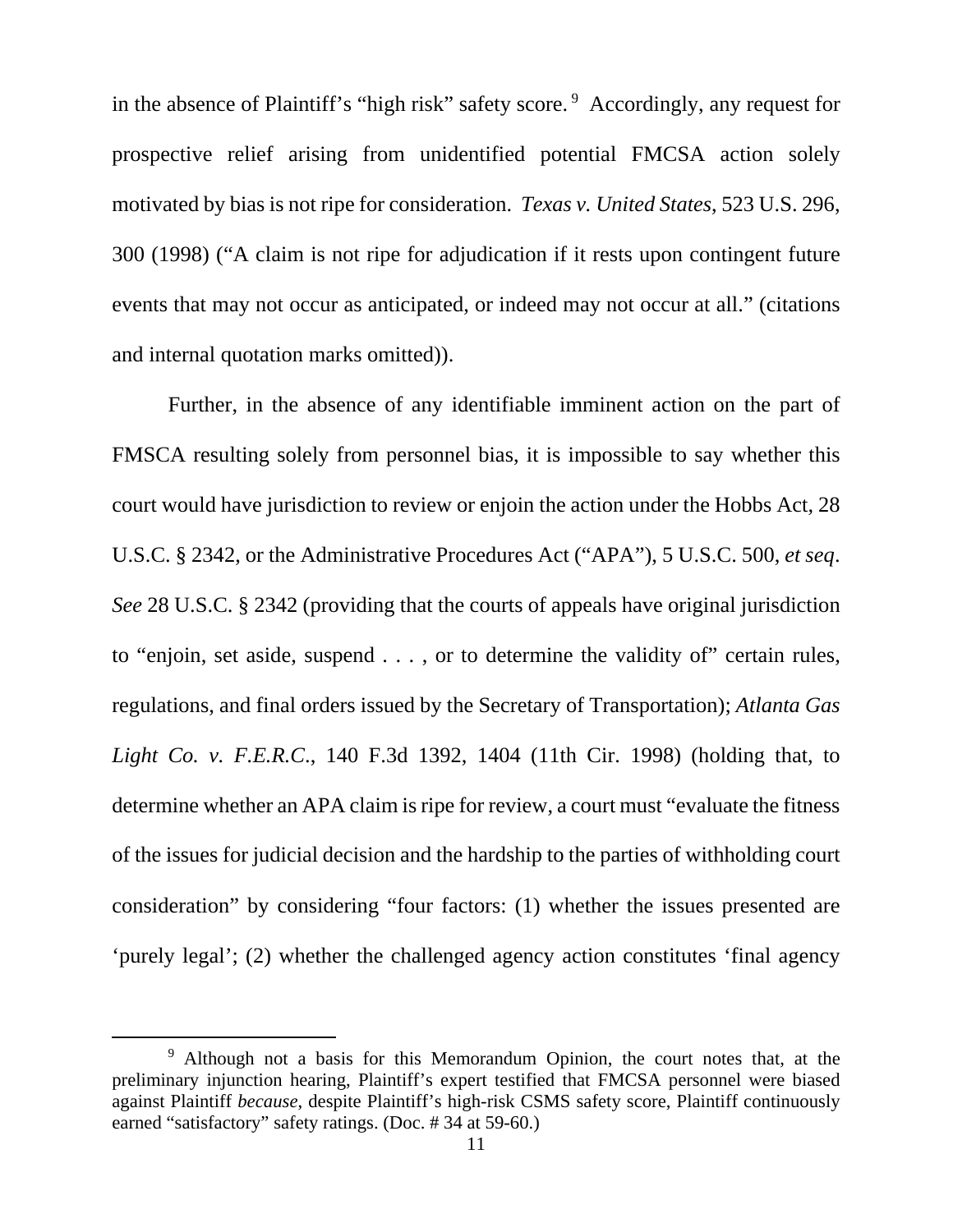action'; (3) whether the administrative action has a 'direct and immediate' impact on the petitioner; and (4) whether judicial resolution of the claim will aid, rather than impede, effective administration by the agency" (citation and internal quotation marks omitted)).

 Finally, even if the court could attempt to consider a request for relief from FMCSA bias in the absence of any identifiable imminent FMCSA action, the court could not fashion any meaningful relief apart from an impermissible "obey the law" injunction. *See Hughey v. JMS Dev. Corp.*, 78 F.3d 1523, 1531 (11th Cir. 1996) (holding that an injunction to "obey the law," without specifically identifying the specific conduct that is prohibited, is not enforceable because it does not give fair notice to the restrained party of what conduct will risk contempt).

 Accordingly, alleged FMCSA personnel desire to harass Plaintiff and put Plaintiff out of business, without more, does not create a justiciable issue.

### **D. Claims Arising out of Plaintiff's "High-Risk" CSMS Safety Score**

 Plaintiff contends that its "high risk" CSMS safety score (alone or used as an excuse for heightened scrutiny by biased FMCSA personnel) subjects it to an increased risk of targeting for enforcement and on-site compliance reviews. According to Plaintiff, being targeted for heightened regulatory inspections and onsite compliance reviews can, at best, unduly burden day-to-day business operations, and, at worst, end in an OOS order that, even if unjustified, will effectively put Plaintiff out of business before Plaintiff can obtain administrative and judicial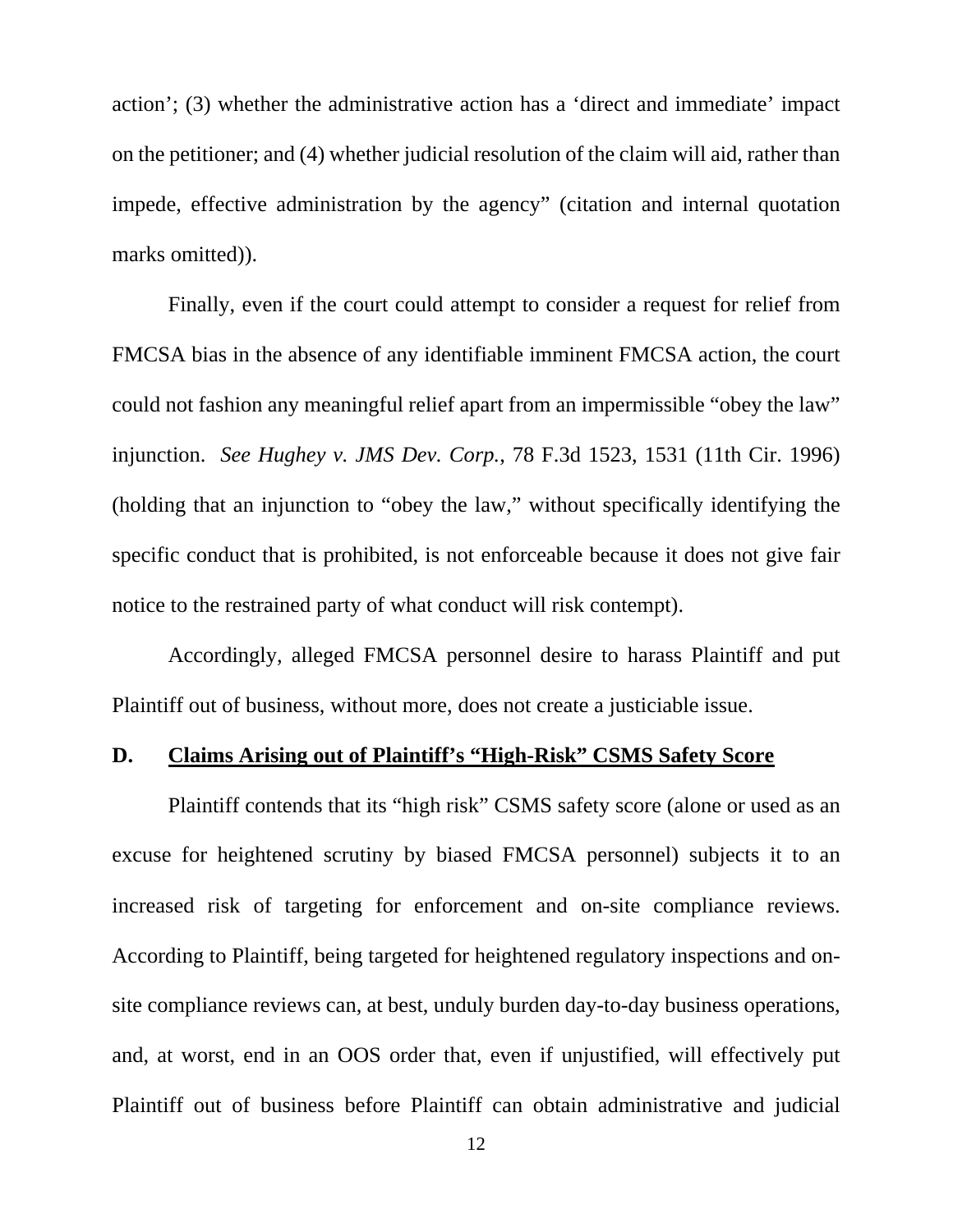review of the OOS order.

 $\overline{a}$ 

 Plaintiff contends that the "high risk" CSMS safety score is unjustified because the CSMS methodology used to arrive at the safety score is flawed. Specifically, Plaintiff argues that the CSMS methodology is erroneously overbroad in the types of accidents taken into account in calculating safety scores and that the safety score is inherently unfair because it rates carriers against their peer groups.<sup>10</sup>

 The Hobbs Act, 28 U.S.C. § 2342, vests original jurisdiction in the court of appeals

to enjoin, set aside, suspend (in whole or in part), or to determine the validity of . . . all rules, regulations, or final orders of the Secretary of Transportation issued … pursuant to part B or C of subtitle IV, subchapter III of chapter 311, chapter 313, or chapter 315 of title 49.

28 U.S.C. § 2342(3)(A). Therefore, to determine whether the Hobbs Act vests original jurisdiction over Plaintiff's remaining claims in the Court of Appeals, thus depriving this court of subject matter jurisdiction, the court will consider two issues: (1) whether the adoption of the CSMS system is a "rule[], regulation[], or final order[] of the Secretary of Transportation . . . pursuant to part B or C of subtitle IV, subchapter III of chapter 311, chapter 313, or chapter 315 of title 49;" and (2) whether Plaintiff's challenge to its "high risk" score necessarily implicates the

 $10$  Plaintiff contends that rating carriers against their peer groups is unfair because a carrier with a history of relatively few accidents and other violations in comparison with the industry as a whole may nevertheless be rated "high risk" because the carrier's CSMS percentile ranking is calculated in comparison against a peer group of carriers that have similarly low histories of accidents and other violations.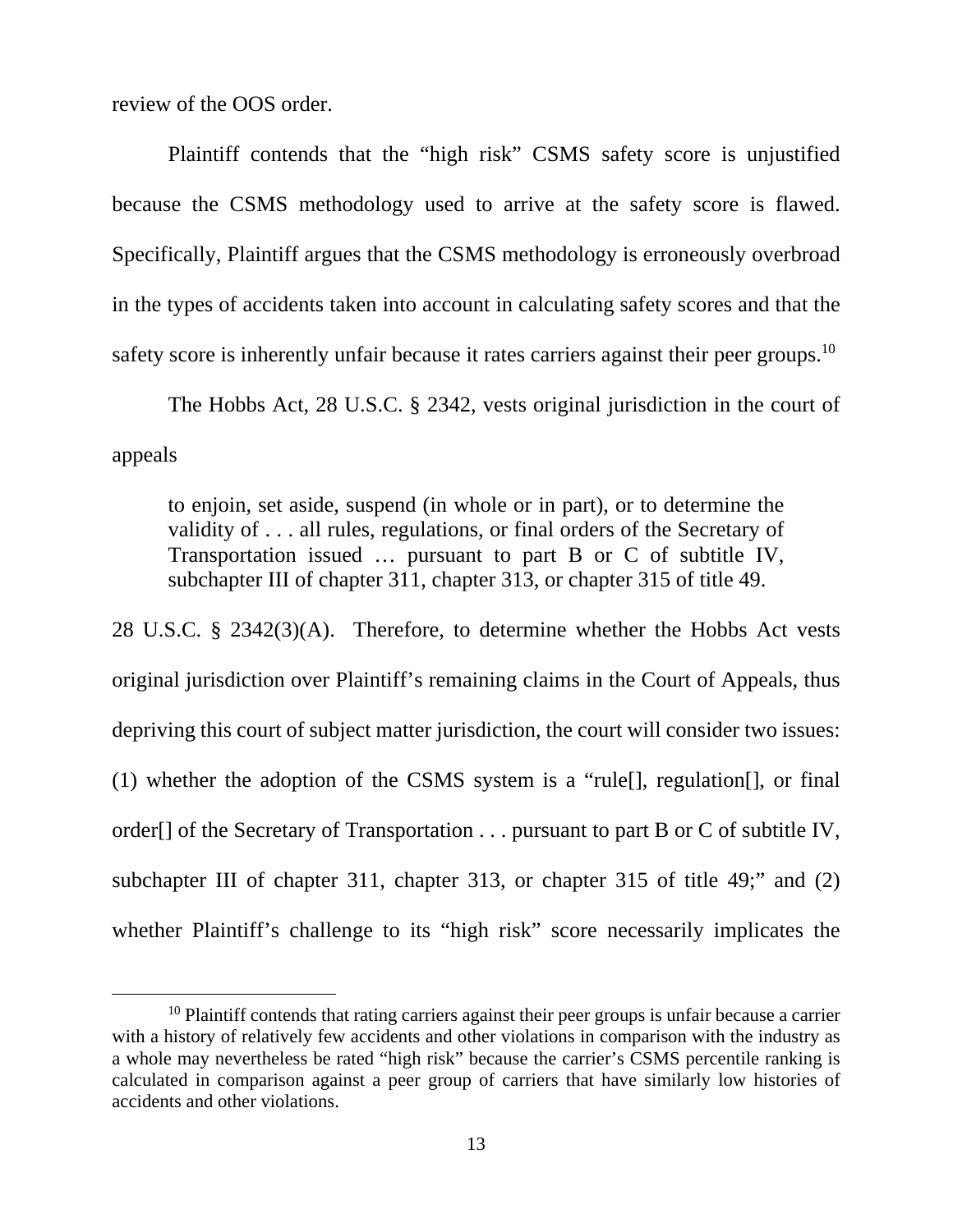Hobbs Act by requiring review of the validity of the CSMS system.

# *1. FMCSA's adoption of the CSMS system, and/or the CSMS system itself, is a "rule" within the scope of the Hobbs Act.*

 The Hobbs Act does not define what constitutes a "rule." However, in construing the Hobbs Act, courts<sup>11</sup> have relied on the APA's definition of the term:

"rule" means the whole or a part of an agency statement of general or particular applicability and future effect designed to implement, interpret, or prescribe law or policy or describing the organization, procedure, or practice requirements of an agency.

5 U.S.C. § 551(4).

-

 In adopting the CSMS system, FMCSA stated that CSMS would be "a more comprehensive safety measurement system" used "to identify high-risk motor carriers for on-site investigations consistent with 4138 of the Safe, Accountable, Flexible, Efficient Transportation Equity Act: A Legacy for Users (SAFETEA-LU), [Sec. 4138, Pub. L. 109-59, 119 Stat. 1745 (49 U.S.C. 31144 note), August 10, 2005]." 75 Fed. Reg. 18256-02, 18257. FMCSA's adoption of the CSMS system and/or the CSMS system itself is a rule because it is an "agency statement of general or particular applicability and future effect designed to implement . . . law or policy" or to "describ[e] the organization, procedure, or practice requirements of" FMCSA. 5 U.S.C. § 551(4).

<sup>11</sup> *See, e.g., Weaver v. Fed. Motor Carrier Safety Admin*., 744 F.3d 142, 147-48 (D.C. Cir. 2014) (holding, in concluding that "FMCSA's action falls short of being a rule, regulation or final order within the meaning of 28 U.S.C. § 2342(3)," that the "alleged action was plainly not a rule *i.e.*, a statement of 'general or particular applicability and future effect,' 5 U.S.C. § 551(4)").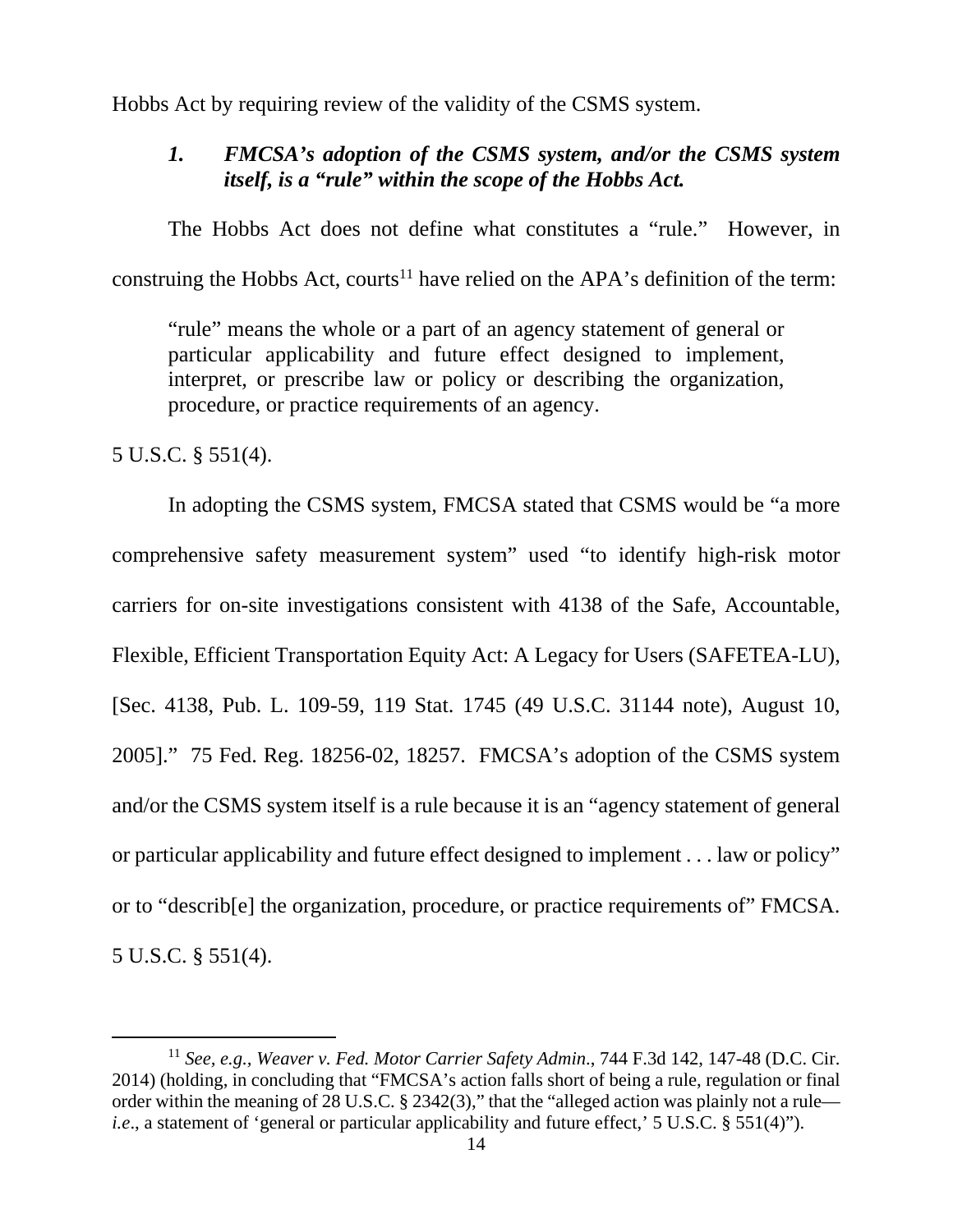Section 4138 of the Safe, Accountable, Flexible, Efficient Transportation Equity Act: A Legacy for Users (SAFETEA-LU) states: "From the funds authorized by section 31104(i) of [T]itle 49, United States Code, the Secretary shall ensure that compliance reviews are completed on motor carriers that have demonstrated through performance data that they pose the highest safety risk. At a minimum, a compliance review shall be conducted whenever a motor carrier is rated as category A or B for 2 consecutive months." Sec. 4138, Pub. L. 109-59, 119 Stat. 1745 (49 U.S.C. § 31144 note). Thus, FMCSA's implementation of the CSMS system and/or the CSMS system itself was a rule issued pursuant to FMCSA's obligation, under 49 U.S.C. § 31144, to "determine whether an owner or operator is fit to operate safely commercial motor vehicles" and "periodically update such safety fitness determinations." 49 U.S.C. § 31144(a). Section 31144 falls under "subchapter III of chapter 311 . . . of [T]itle 49" of the United States Code. 28 U.S.C. § 2342(3)(A). Therefore, the CSMS system, and/or the CSMS system itself, is a rule that falls within the scope of the Hobbs  $Act.<sup>12</sup>$ 

### *2. Plaintiff's challenge to the CSMS system brings its claim for relief from its "high risk" rating within the scope of the Hobbs Act.*

 A plaintiff cannot evade the Hobbs Act by draping its claims in artful pleading designed to "disguise the donkey." *Self v. Bellsouth Mobility, Inc.*, 700 F.3d 453,

<sup>&</sup>lt;sup>12</sup> The court notes that Pub. L. 109-59, pursuant to which FMCSA adopted the CSMS system, also added subchapter III of chapter 311, chapter 313, and chapter 315 of Title 49 to the scope of the Hobbs Act. Sec. 4125, Pub. L. 109-59, 119 Stat. 1745.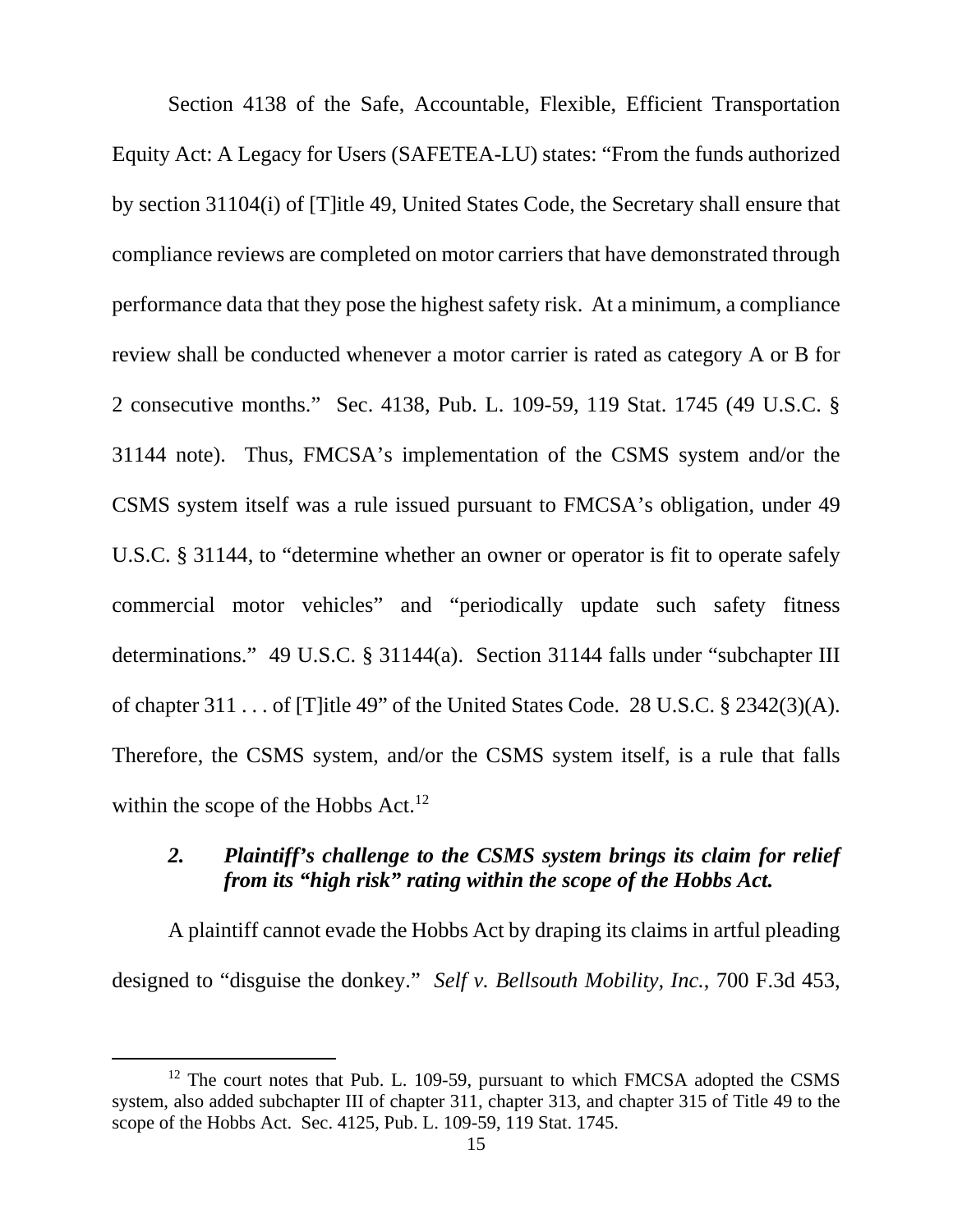462 (11th Cir. 2012). The "'Hobbs Act jurisdictional analysis looks to the 'practical effect' of a proceeding, not the plaintiff's central purpose for bringing suit.'" *Chhetri v. United States*, 823 F.3d 577, 586 (11th Cir. 2016), *cert. denied*, 137 S. Ct. 305 (2016) (quoting *Mais v. Gulf Coast Collection Bureau, Inc*., 768 F.3d 1110, 1120 (11th Cir. 2014)). A challenge to agency action that "touches on, but does not seek to invalidate, a [rule or] regulation" may not be subject to the Hobbs Act, depending on "whether the resolution of the claim can be considered 'wholly collateral' to the [rule or] regulation's validity or whether the two are 'inescapably intertwined.'" *Id.* However, the courts of appeals have exclusive jurisdiction over claims that "'depend on establishing that all or part' of an administrative [rule,] regulation or order 'subject to the Hobbs Act is "wrong as a matter of law" or is "otherwise invalid.""" *Id.* (quoting *Mais*, 768 F.3d 1120 (quoting in turn *Self*, 700 F.3d at 462)).

 To evaluate Plaintiff's challenge to its "high risk" score or to the resultant risk of unfair prioritization for unnecessary and burdensome investigations, the court must consider Plaintiff's allegations that the CSMS system is inherently flawed, and/or that FMCSA violated its statutory duties in adopting the CSMS system. In other words, to prevail on Plaintiff's remaining claims, Plaintiff must establish that FMCSA rules subject to the Hobbs Act are "wrong as a matter of law" or "otherwise invalid." *Id*. (*See also* Doc. # 43 at 12 (arguing that the conclusion of the on-site compliance review and "satisfactory" safety rating did not moot Plaintiff's allegation that it remains subject to future unwarranted investigations on grounds that FMCSA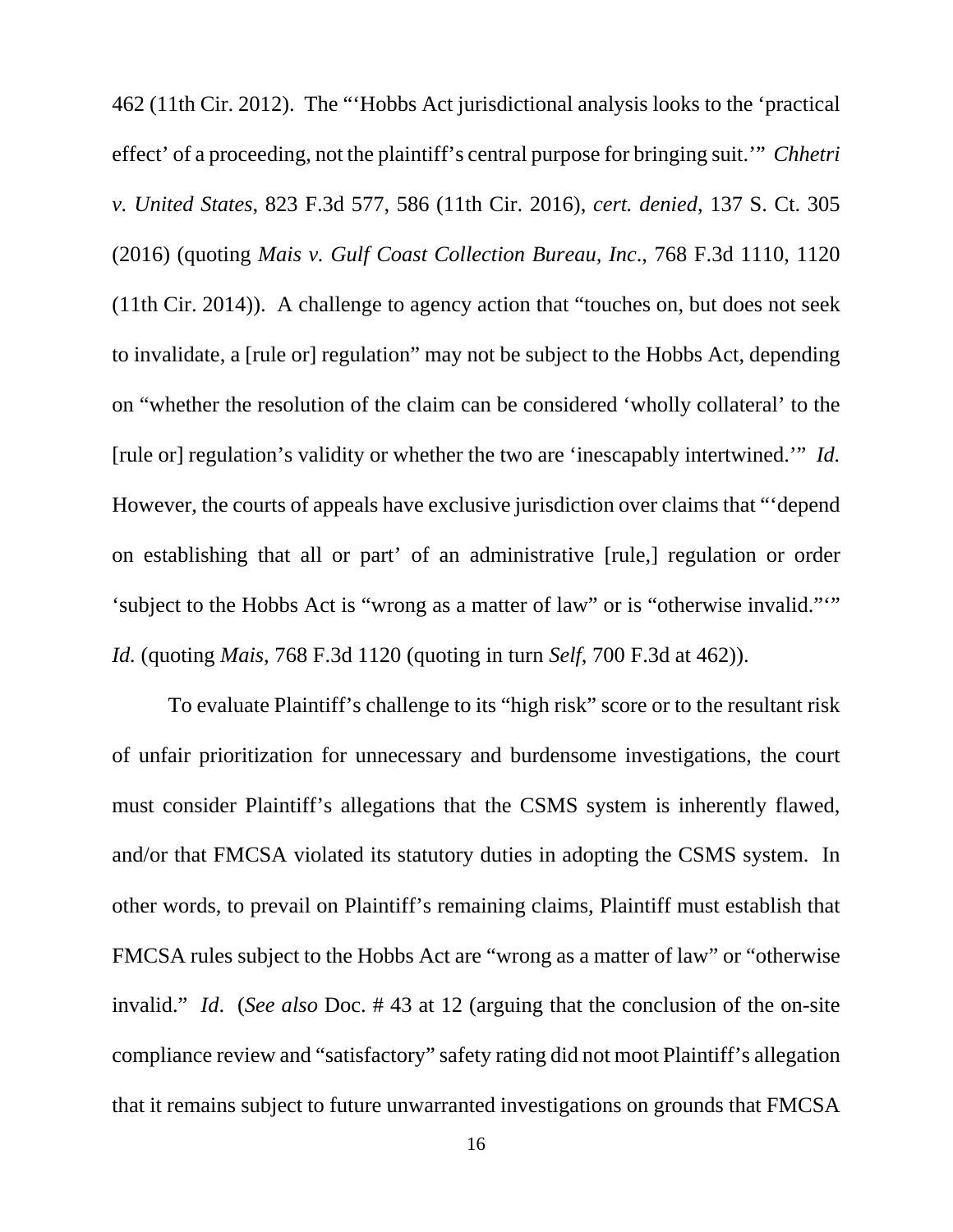is "violating its statutory duty to ensure the accuracy of" CSMS data and "implementing its flawed regulatory scheme to improperly classify [Plaintiff] as high risk").) $^{13}$ 

 Accordingly, Plaintiff's remaining claims are encompassed by the Hobbs Act. Nevertheless, Plaintiff argues that original jurisdiction is appropriate in the district court because (1) the remaining claims are subject to the APA, and (2) the remaining claims do not concern an FMCSA "final order." The court will address these arguments in turn.

 The APA provides that "[a] person suffering a legal wrong because of agency action . . . is entitled to judicial review." 5 U.S.C. § 703. As Plaintiff points out, in cases brought pursuant to the APA, subject matter jurisdiction is predicated on federal question jurisdiction under 28 U.S.C. § 1331.<sup>14</sup> Although Section 1331

<sup>&</sup>lt;sup>13</sup> (*See also, e.g., Doc.* # 1 at ¶ 30 (alleging that FMCSA's use of CSMS scores to prioritize carriers for compliance reviews violates 49 U.S.C. § 31144(b)(3) and regulations promulgated pursuant to § 31144); Doc. # 1 at ¶ 33 (arguing that FMCSA's use of CSMS violates a statutory duty under 49 U.S.C. § 31106(e)(1) to ensure that data is complete, timely, and accurate); Doc. # 1 at ¶ 34 (alleging that the accident database used for calculating CSMS scores is defective and that FMCSA's DataQs system for challenging FMCSA data errors is futile); Doc. # 1 at ¶ 37 (alleging that the CSMS system is flawed because it takes preventable and non-preventable accidents into consideration); Doc. # 1 at ¶ 40 (alleging that the CSMS system's algorithm for calculating percentile rankings is flawed because it ranks carriers relative to their peers); Doc. # 1 at ¶¶ 64, 66 (requesting declaratory and injunctive relief requiring FMCSA to ensure the accuracy of the CSMS system and the databases used in the CSMS system).)

 $14$  Plaintiff correctly points out that the APA acts as a waiver of sovereign immunity, but does not provide an independent basis for subject matter jurisdiction in the federal courts. Rather, subject matter jurisdiction is proper under the APA only in combination with federal question jurisdiction granted pursuant to 28 U.S.C. § 1331. *Choctaw Mfg. Co. v. United States*, 761 F.2d 609, 615 (11th Cir. 1985) (noting that the APA does not serve as an independent grant of subject matter jurisdiction); *Alonso-Escobar v. USCIS Field Office Dir. Miami, Fla.*, 462 F. App'x 933, 935 (11th Cir. 2012) (citing cases for the holding that "neither the APA nor the [Declaratory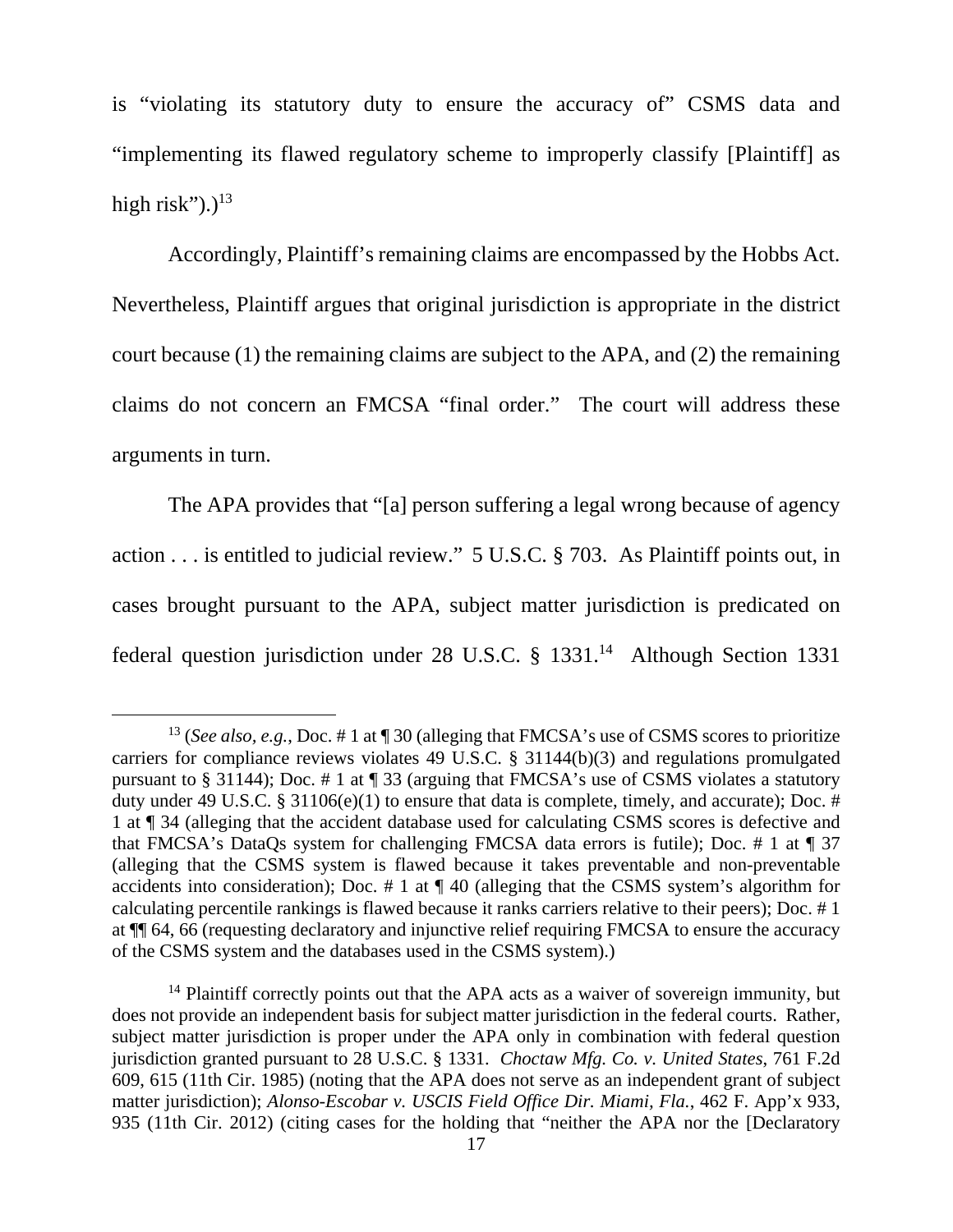provides that "[t]he district courts shall have original jurisdiction of all civil actions arising under the Constitution, laws, or treaties of the United States." 28 U.S.C. § 1331, it is well settled that "a special review statute vesting jurisdiction in a particular court cuts off other courts' original jurisdiction in all cases covered by the special statute." *Inv. Co. Inst. v. Bd. of Governors of Fed. Reserve Sys*., 551 F.2d 1270, 1279 (D.C. Cir. 1977). Further, the APA itself does not necessarily require actions to be originally brought in district court. 5 U.S.C. § 703 ("The form of proceeding for judicial review [under the APA] is the special statutory review proceeding relevant to the subject matter *in a court specified by statute* or, in the absence or inadequacy thereof, any applicable form of legal action . . . in a court of competent jurisdiction." (emphasis added)).

 Thus, in light of the Hobbs Act's specific grant of jurisdiction to the courts of appeals, the existence of federal question jurisdiction over Plaintiff's APA claims does not control *which court* has original jurisdiction to hear the APA claims. When an APA claim falls within the scope of the Hobbs Act, the Court of Appeals has original jurisdiction to hear the claim. *I.C.C. v. Bhd. of Locomotive Eng'rs*, 482 U.S. 270, 282 (1987) ("While the Hobbs Act specifies the form of proceeding for judicial

Judgment Act] serves as an independent source of district court jurisdiction."). Plaintiff is *incorrect* in arguing that, because the APA does not *grant* subject matter jurisdiction, jurisdiction cannot be *restricted* by the APA's requirement that challenges to administrative action must be brought against "final" agency action. "[F]ederal jurisdiction is . . . lacking when the " $[Fe<sub>F</sub>]$  against Final intervals in  $\lambda$  . . . lacking when the administrative action in question is not 'final' within the meaning of 5 U.S.C. § 704." *Nat'l Parks Conservation Ass'n v. Norton*, 324 F.3d 1229, 1236 (11th Cir. 2003).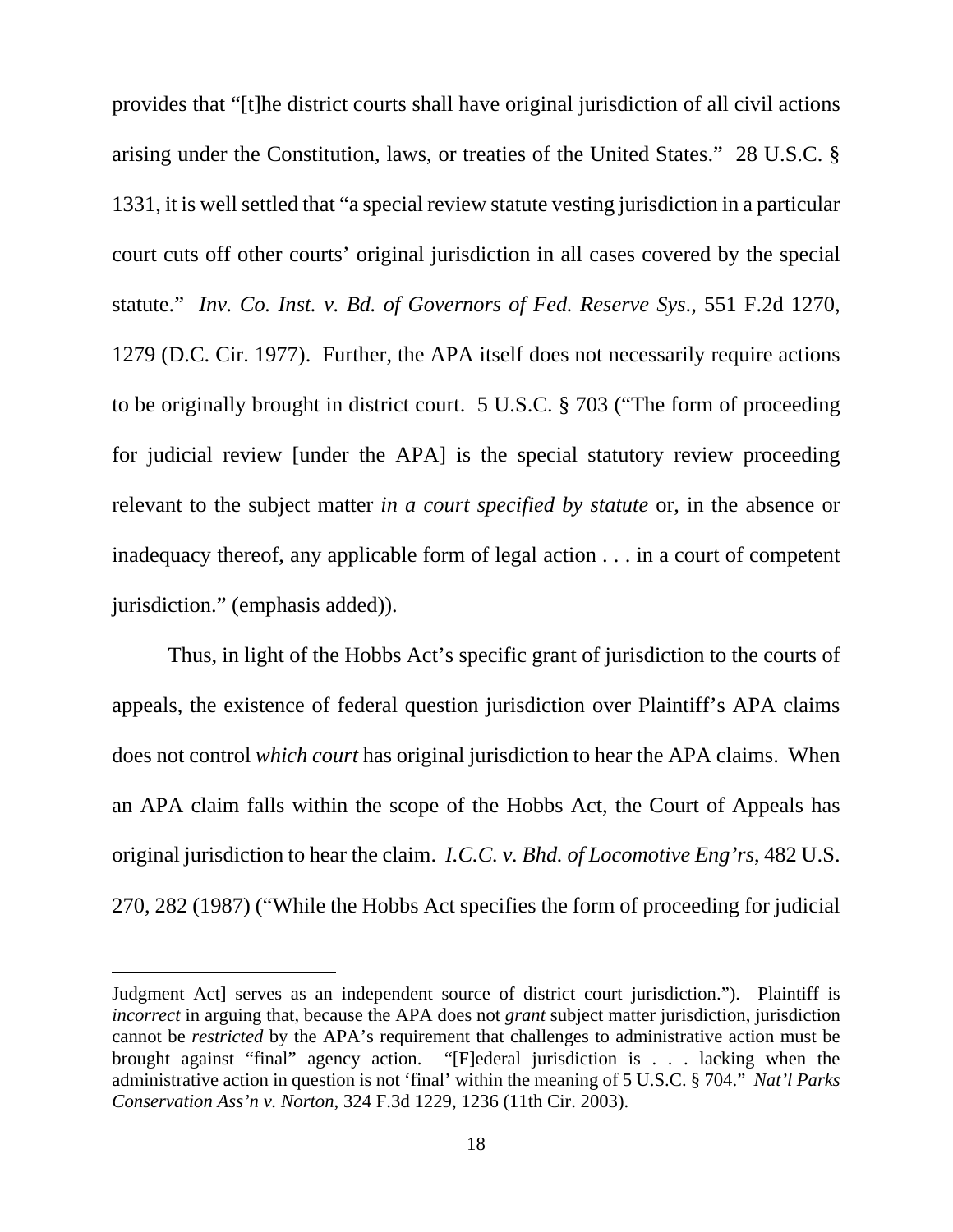review of [Agency] orders, *see* 5 U.S.C. § 703, [the APA] codifies the nature and attributes of judicial review."); *Chetri*, 823 F.3d at 585 (holding that, "rather than bring an original action in the district court[,] . . . challenges to administrative regulations" that were "issued pursuant to . . . subchapter III of chapter 311" must, in accordance pursuant to the Hobbs Act, "generally . . . be brought before the courts of appeals pursuant to the [APA], 5 U.S.C. § 500 *et seq*.").

 Plaintiff argues that, under *Weaver v. FMCSA*, 744 F.3d 142, 143 (D.C. Cir. 2014) and *Silverado Stages v. FMCSA*, 809 F.3d 1268, 1274 (D.C. Cir. 2016), its claims do not require review of a "final order" of FMCSA within the meaning of the Hobbs Act. (Doc. # 38 at 9-12.) In *Weaver* and *Silverado Stages*, the plaintiffs challenged FMCSA's refusal to correct specific inaccurate information in the MCMIS database FMCSA uses in the CSMS system to calculate safety risk.<sup>15</sup> In both cases, the Court of Appeals for the District of Columbia concluded that the challenges to FMCSA's refusal to correct particular safety violations were not challenges to final orders subject to the Hobbs Act.

*Weaver* and *Silverado Stages* are distinguishable because the final agency actions challenged in those cases were not "rules" or "regulations," and resolution

<sup>15</sup> *Weaver*, 744 F.3d at 146-47 (characterizing the challenged agency action); *Silverado Stages*, 823 F.3d at 1272-73 (noting that the plaintiff challenged FMCSA's failure to correct information in the MCMIS database used to calculate CSMS scores for inspection prioritization, but not the "validity or effectiveness" of the DataQs system available for challenging the inclusion of inaccurate data in the MCMIS database).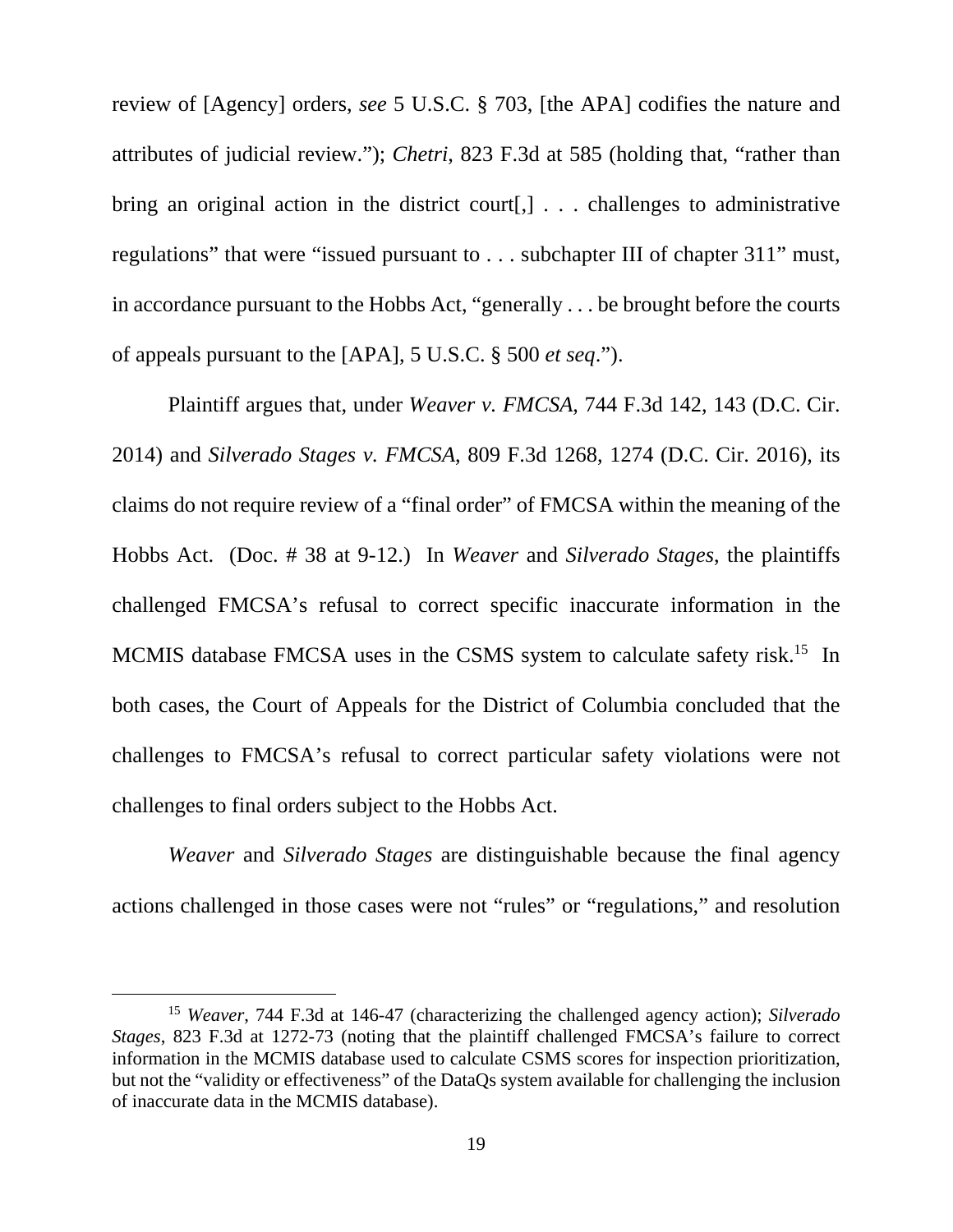of the plaintiff's claims did not necessarily require the court to consider the validity of FMCSA's use of the CSMS system or other rules or regulations subject to the Hobbs Act.<sup>16</sup> In this case, Plaintiff has not identified or sought review of specific safety violations that it believes should be removed from its record, but instead premises its challenge to the "high risk" safety rating on the validity of FMCSA's use of the CSMS system. Accordingly, *Weaver* and *Silverado Stages* do not afford Plaintiff an escape from the application of the Hobbs Act. *See Chhetri*, 823 F.3d at 586 (holding that the courts of appeals have exclusive jurisdiction over claims that "depend on establishing that all or part' of an administrative [rule,] regulation or order subject to the Hobbs Act is wrong as a matter of law or is otherwise invalid." (citations and internal quotation marks omitted)).

 Accordingly, Plaintiff's challenge to its "high risk" safety rating and to the resultant risk of prioritization for investigation is due to be dismissed for lack of  $i$ urisdiction.<sup>17</sup>

<sup>16</sup> *See Weaver*, 744 F.3d at 147 (holding that the challenged action was not a rule or regulation); *Silverado Stages*, 823 F.3d at 1274 (holding that the plaintiff's "challenge to its safety violations" must . . . be brought initially" in the district court).

 $17$  The court has considered whether to transfer this case to the Court of Appeals pursuant to 28 U.S.C. § 1631, which allows for transfer "in the interest of justice" when a case is filed in the wrong court. The "interest of justice" does not require transfer of Plaintiff's claims to the Court of Appeals for review under the Hobbs Act because Plaintiff did not file this action within 60 days of FMCSA's adoption of CSMS or within 60 days of assignment of the "high risk" safety rating. 28 U.S.C. § 2344 ("Any party aggrieved by [a final agency order subject to the Hobbs Act] may, within 60 days after its entry, file a petition to review the order in the court of appeals wherein venue lies."). *Cf. Alliance for Safe, Efficient, and Competitive Truck Transp. v. FMCSA*, 755 F.3d 946, 953-54 (D.C. Cir. 2014) (holding that a challenge to "the underlying methodology of" the CSMS system was time-barred by the Hobbs Act because it was not filed within 60 days of the